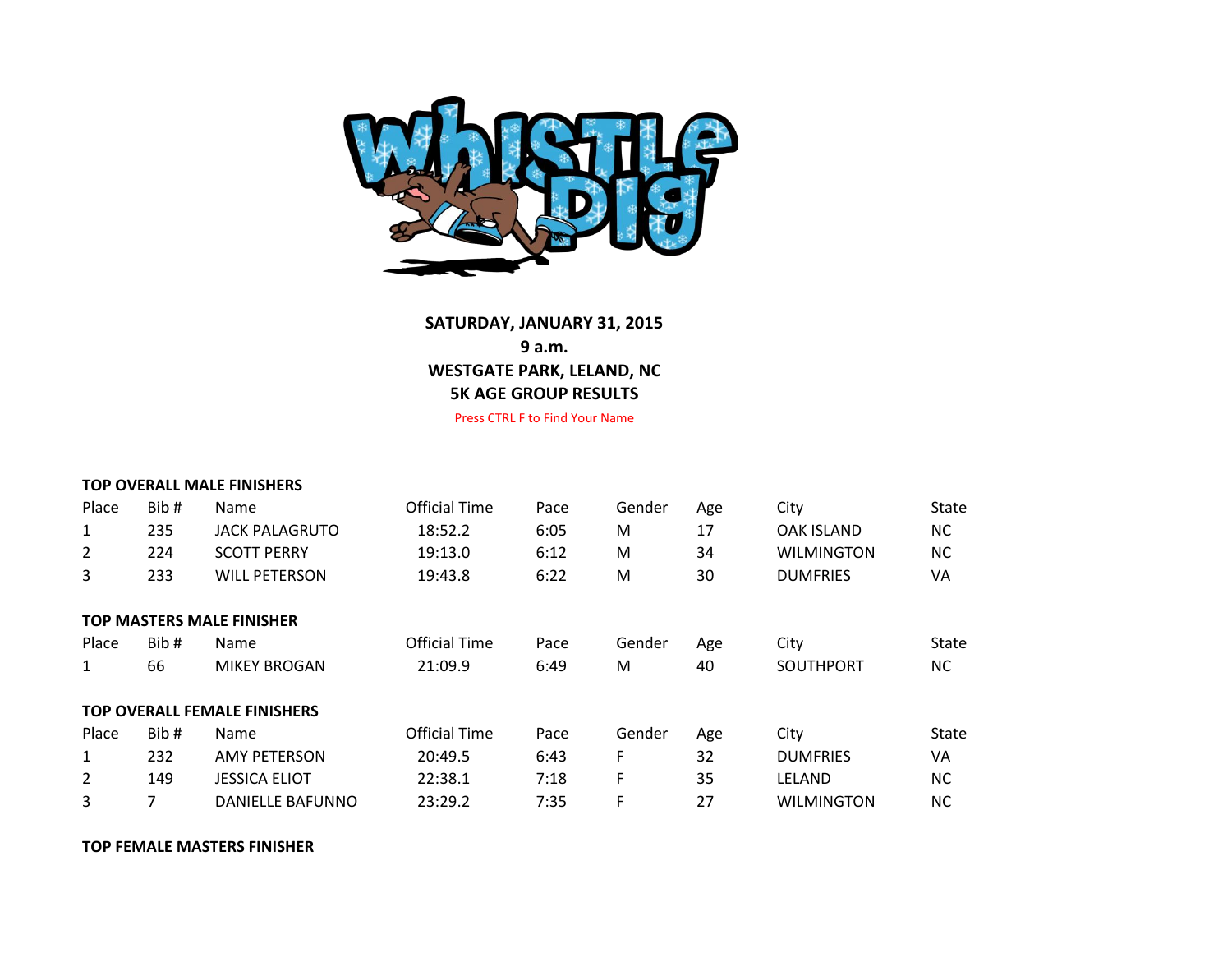| Place               | Bib#                       | Name                     | <b>Official Time</b> | Pace  | Gender    | Age            | City                  | State        |
|---------------------|----------------------------|--------------------------|----------------------|-------|-----------|----------------|-----------------------|--------------|
| $\mathbf{1}$        | 154                        | <b>TONYA GILLEY</b>      | 25:59.2              | 8:23  | F         | 42             | <b>OAK ISLAND</b>     | NC           |
|                     |                            |                          |                      |       |           |                |                       |              |
|                     | <b>MALE 10 &amp; UNDER</b> |                          |                      |       |           |                |                       |              |
| Place               | Bib#                       | Name                     | <b>Official Time</b> | Pace  | Gender    | Age            | City                  | State        |
| $\mathbf{1}$        | 194                        | <b>AUSTIN SMITH</b>      | 35:33.1              | 11:28 | M         | $\overline{7}$ | <b>JACKSONVILLE</b>   | NC           |
| <b>MALE 11 - 14</b> |                            |                          |                      |       |           |                |                       |              |
| Place               | Bib#                       | Name                     | <b>Official Time</b> | Pace  | Gender    | Age            | City                  | State        |
| $\mathbf{1}$        | 174                        | <b>CAMERON PALAGRUTO</b> | 22:26.1              | 7:14  | M         | 14             | <b>OAK ISLAND</b>     | <b>NC</b>    |
| $\overline{2}$      | 207                        | <b>ADAM TRIPLETT</b>     | 29:27.2              | 9:30  | M         | 12             | LEWISVILLE            | NC           |
| 3                   | 143                        | <b>THOMAS DIXON</b>      | 30:38.4              | 9:53  | M         | 14             | LELAND                | <b>NC</b>    |
| <b>MALE 20 - 29</b> |                            |                          |                      |       |           |                |                       |              |
| Place               | Bib#                       | Name                     | <b>Official Time</b> | Pace  | Gender    | Age            | City                  | State        |
| $\mathbf{1}$        | 198                        | <b>TREVOR SOLIS</b>      | 31:29.0              | 10:09 | M         | 24             | <b>WILMINGTON</b>     | <b>NC</b>    |
| $\overline{2}$      | 171                        | <b>RYAN MCDERMOTT</b>    | 31:33.8              | 10:11 | M         | 26             | LELAND                | NC           |
| 3                   | 240                        | <b>CHARLES DOSHER</b>    | 33:49.1              | 10:55 | M         | 25             | <b>SHALLOTTE</b>      | <b>NC</b>    |
| <b>MALE 30 - 39</b> |                            |                          |                      |       |           |                |                       |              |
| Place               | Bib#                       | Name                     | <b>Official Time</b> | Pace  | Gender    | Age            | City                  | <b>State</b> |
| $\mathbf{1}$        | 225                        | <b>STEPHEN DEES</b>      | 19:48.6              | 6:23  | ${\sf M}$ | 34             | <b>CAROLINA BEACH</b> | NC           |
| $\overline{2}$      | 227                        | <b>CEDRIC GRANT</b>      | 22:39.3              | 7:18  | M         | 34             | <b>LONGWOOD</b>       | <b>NC</b>    |
| $\mathbf{3}$        | 163                        | <b>CHRIS JOHNSTON</b>    | 25:12.4              | 8:08  | ${\sf M}$ | 34             | LELAND                | <b>NC</b>    |
| 4                   | 46                         | <b>MATTHEW BOTTS</b>     | 26:58.9              | 8:42  | M         | 30             | HUNTERSVILLE          | <b>NC</b>    |
| $\sqrt{5}$          | 218                        | <b>SHANE WILLIFORD</b>   | 30:03.2              | 9:42  | M         | 36             | LELAND                | NC           |
| $\boldsymbol{6}$    | 185                        | <b>BRIAN RICKER</b>      | 31:01.9              | 10:00 | M         | 38             | LELAND                | <b>NC</b>    |
| $\overline{7}$      | 213                        | <b>BO WATKINS</b>        | 31:04.6              | 10:01 | M         | 33             | SHALLOTTE             | <b>NC</b>    |
| 8                   | 196                        | <b>JEREMY SMITH</b>      | 36:37.2              | 11:49 | M         | 38             | <b>JACKSONVILLE</b>   | <b>NC</b>    |
| $\boldsymbol{9}$    | 180                        | <b>BRANDON PINETTE</b>   | 38:33.6              | 12:26 | M         | 35             | LELAND                | NC           |
| 10                  | 139                        | <b>GEOFFREY CRATER</b>   | 43:44.6              | 14:06 | M         | 31             | <b>WILMINGTON</b>     | <b>NC</b>    |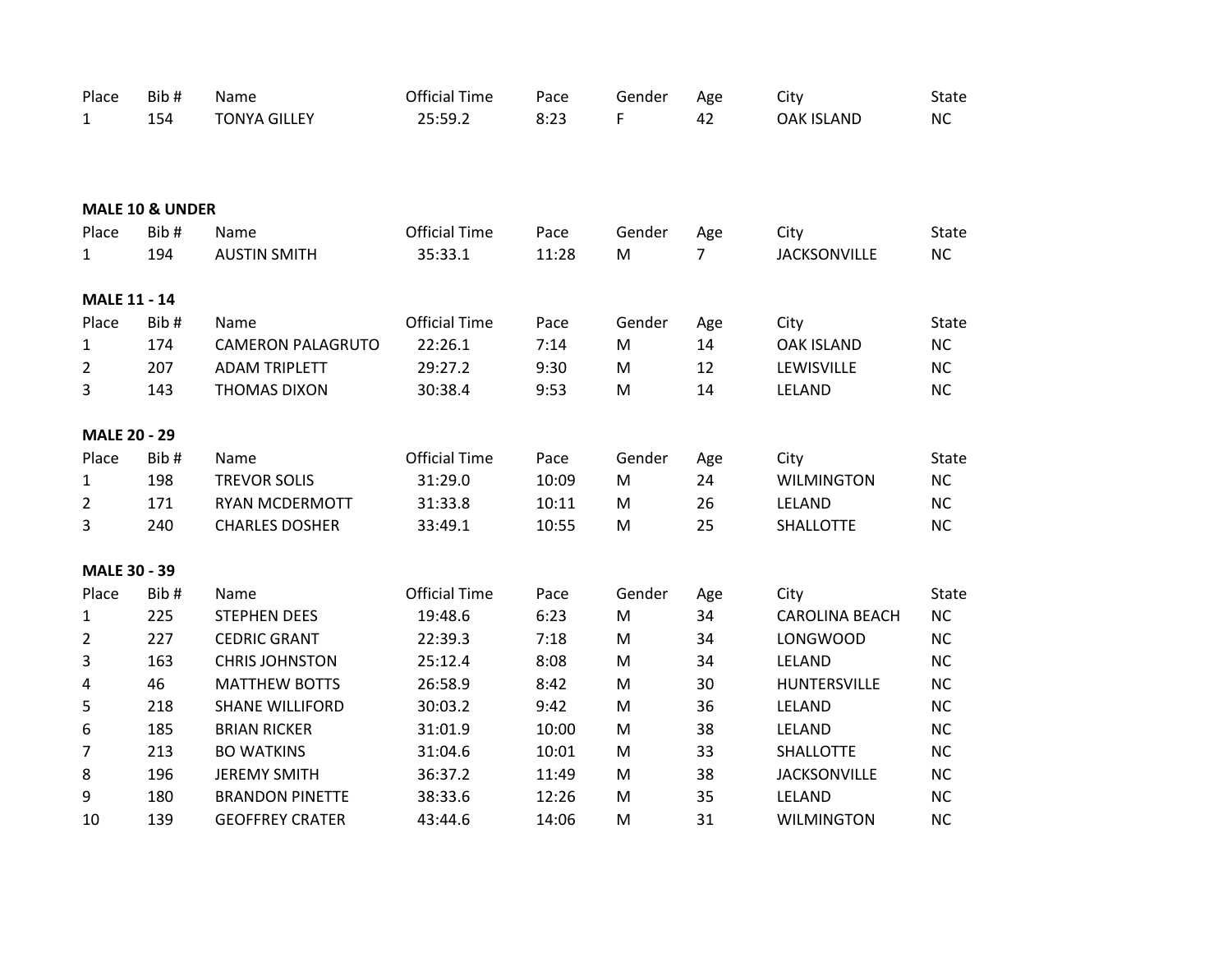| <b>MALE 40 - 49</b> |  |
|---------------------|--|
|                     |  |

| Place               | Bib#                         | Name                     | <b>Official Time</b> | Pace  | Gender                                                                                                     | Age | City                  | <b>State</b> |
|---------------------|------------------------------|--------------------------|----------------------|-------|------------------------------------------------------------------------------------------------------------|-----|-----------------------|--------------|
| $\mathbf{1}$        | 25                           | <b>CHRIS BLOEBAUM</b>    | 22:59.2              | 7:25  | M                                                                                                          | 47  | <b>JACKSONVILLE</b>   | NC           |
| $\overline{2}$      | 175                          | <b>DOMENIC PALAGRUTO</b> | 25:28.9              | 8:13  | $\mathsf{M}% _{T}=\mathsf{M}_{T}\!\left( a,b\right) ,\ \mathsf{M}_{T}=\mathsf{M}_{T}\!\left( a,b\right) ,$ | 49  | <b>OAK ISLAND</b>     | NC           |
| 3                   | 208                          | <b>DANA TRIPLETT</b>     | 27:17.7              | 8:48  | ${\sf M}$                                                                                                  | 48  | LEWISVILLE            | <b>NC</b>    |
| $\sqrt{4}$          | 158                          | <b>JAMES HATCHER</b>     | 28:43.8              | 9:16  | M                                                                                                          | 46  | SOUTHPORT             | NC           |
| 5                   | 95                           | <b>JAMIE CASPER</b>      | 29:46.7              | 9:36  | M                                                                                                          | 40  | <b>WINNABOW</b>       | <b>NC</b>    |
| 6                   | 93                           | <b>SCOTT BURCHETTE</b>   | 30:43.3              | 9:55  | M                                                                                                          | 49  | <b>CHADBOURN</b>      | NC           |
| $\overline{7}$      | 169                          | <b>DWAYNE MARLOWE</b>    | 33:36.2              | 10:50 | ${\sf M}$                                                                                                  | 48  | <b>HILLSBOROUGH</b>   | NC           |
| $\,8\,$             | 187                          | <b>NICOLAY ROOK</b>      | 34:38.0              | 11:10 | M                                                                                                          | 40  | <b>WILMINGTON</b>     | NC           |
| 9                   | 214                          | <b>CHRIS POSTON</b>      | 39:09.2              | 12:38 | M                                                                                                          | 43  | <b>RALEIGH</b>        | NC           |
| 10                  | 17                           | <b>STEVE BENTZ</b>       | 42:10.0              | 13:36 | M                                                                                                          | 47  | <b>WILMINGTON</b>     | NC           |
| <b>MALE 50 - 59</b> |                              |                          |                      |       |                                                                                                            |     |                       |              |
| Place               | Bib#                         | Name                     | <b>Official Time</b> | Pace  | Gender                                                                                                     | Age | City                  | State        |
| $\mathbf{1}$        | 211                          | <b>MIKE WALZ</b>         | 24:32.1              | 7:55  | M                                                                                                          | 52  | LELAND                | NC           |
| $\overline{2}$      | 157                          | HAROLD HAGGARD JR        | 25:55.5              | 8:22  | M                                                                                                          | 57  | LELAND                | NC           |
| 3                   | 234                          | <b>GARY COOK</b>         | 28:53.4              | 9:19  | M                                                                                                          | 57  | LELAND                | <b>NC</b>    |
| $\sqrt{4}$          | 155                          | <b>FREDDY GREGORY</b>    | 33:50.6              | 10:55 | ${\sf M}$                                                                                                  | 57  | <b>HOLLY SPRINGS</b>  | <b>NC</b>    |
| 5                   | 215                          | <b>ROB WINCHELL</b>      | 37:35.2              | 12:07 | ${\sf M}$                                                                                                  | 54  | <b>LAS VEGAS</b>      | <b>NV</b>    |
| $\boldsymbol{6}$    | 182                          | <b>MARK POMPEII</b>      | 37:50.5              | 12:12 | ${\sf M}$                                                                                                  | 53  | <b>HOLDEN BEACH</b>   | <b>NC</b>    |
| $\overline{7}$      | 231                          | <b>LESLIE PAYNE</b>      | 39:01.8              | 12:35 | M                                                                                                          | 52  | LELAND                | <b>NC</b>    |
| 8                   | 202                          | <b>JAMES TAYLOR</b>      | 47:33.8              | 15:20 | ${\sf M}$                                                                                                  | 53  | <b>WILMINGTON</b>     | NC           |
| <b>MALE 60+</b>     |                              |                          |                      |       |                                                                                                            |     |                       |              |
| Place               | Bib#                         | Name                     | <b>Official Time</b> | Pace  | Gender                                                                                                     | Age | City                  | State        |
| $\mathbf{1}$        | 153                          | <b>LOU GALLI</b>         | 27:29.4              | 8:52  | M                                                                                                          | 68  | <b>WILMINGTON</b>     | NC           |
| $\overline{2}$      | 210                          | <b>LARRY VARCHETTI</b>   | 28:47.4              | 9:17  | ${\sf M}$                                                                                                  | 67  | <b>MURRELLS INLET</b> | <b>SC</b>    |
|                     | <b>FEMALE 10 &amp; UNDER</b> |                          |                      |       |                                                                                                            |     |                       |              |
| Place               | Bib#                         | Name                     | <b>Official Time</b> | Pace  | Gender                                                                                                     | Age | City                  | <b>State</b> |
| $\mathbf{1}$        | 193                          | <b>ABIGAIL SMITH</b>     | 36:33.8              | 11:47 | F                                                                                                          | 9   | <b>JACKSONVILLE</b>   | NC           |
| $\overline{2}$      | 226                          | <b>CASSIDY GRANT</b>     | 42:05.2              | 13:35 | F                                                                                                          | 10  | <b>LONGWOOD</b>       | <b>NC</b>    |
| 3                   | 150                          | <b>MADILYN ELIOT</b>     | 44:18.8              | 14:17 | F                                                                                                          | 10  | LELAND                | <b>NC</b>    |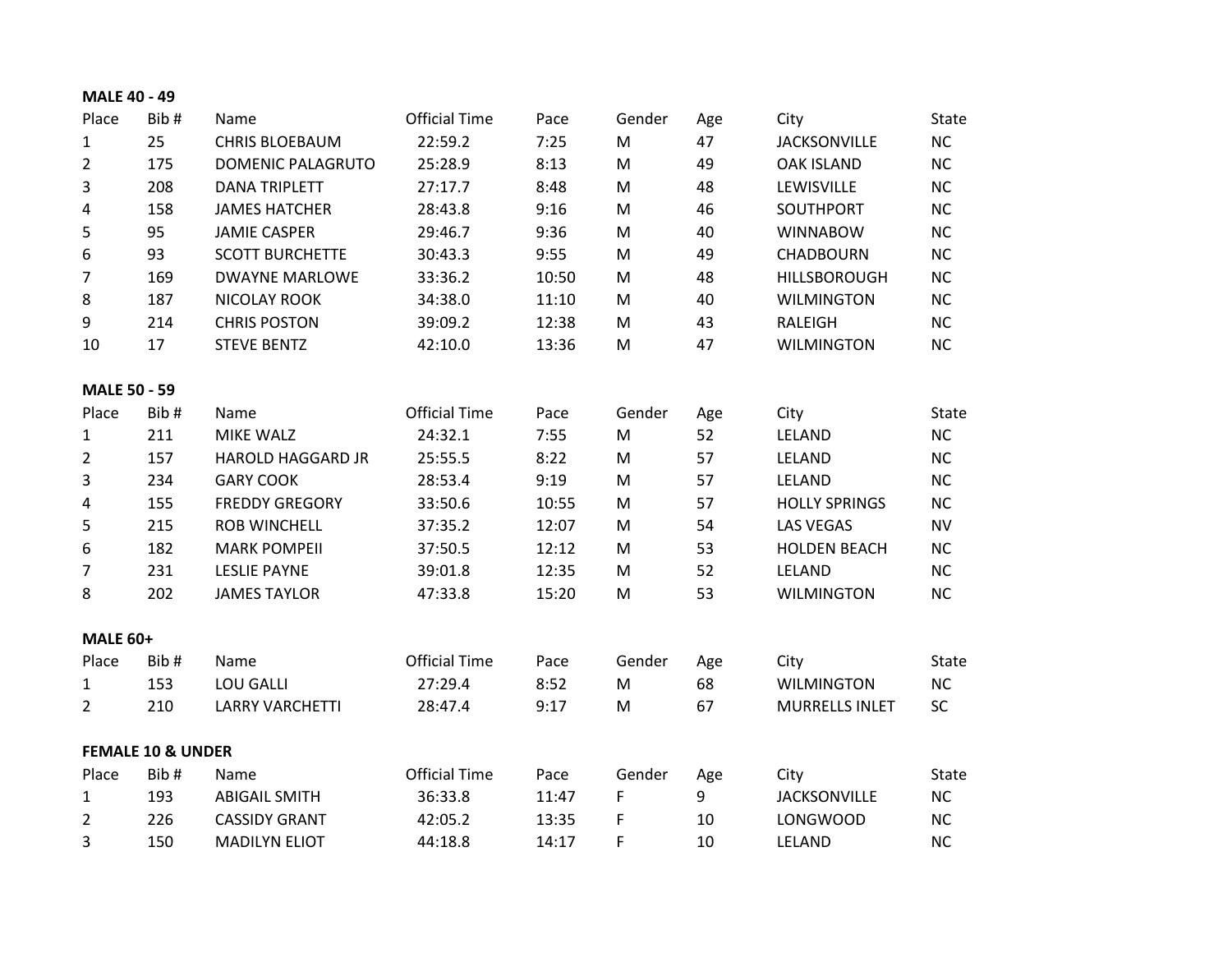| 4                     | 140  | <b>KATHERINE DAVIS</b>   | 45:54.4              | 14:48 | F      | 10  | LELAND               | <b>NC</b>    |
|-----------------------|------|--------------------------|----------------------|-------|--------|-----|----------------------|--------------|
| <b>FEMALE 11 - 14</b> |      |                          |                      |       |        |     |                      |              |
| Place                 | Bib# | Name                     | <b>Official Time</b> | Pace  | Gender | Age | City                 | <b>State</b> |
| $\mathbf{1}$          | 152  | <b>LYDIA FURMAN</b>      | 30:36.7              | 9:52  | F      | 11  | <b>ATKINSON</b>      | <b>NC</b>    |
| $\overline{2}$        | 197  | <b>SAMANTHA SMITH</b>    | 30:42.5              | 9:54  | F      | 13  | LELAND               | <b>NC</b>    |
| <b>FEMALE 15 - 19</b> |      |                          |                      |       |        |     |                      |              |
| Place                 | Bib# | Name                     | <b>Official Time</b> | Pace  | Gender | Age | City                 | <b>State</b> |
| $\mathbf{1}$          | 189  | <b>EMILY SCHROM</b>      | 46:06.7              | 14:52 | F      | 18  | SOUTHPORT            | <b>NC</b>    |
| <b>FEMALE 20 - 29</b> |      |                          |                      |       |        |     |                      |              |
| Place                 | Bib# | Name                     | <b>Official Time</b> | Pace  | Gender | Age | City                 | <b>State</b> |
| $\mathbf{1}$          | 145  | <b>MEGHAN DONOVAN</b>    | 24:48.2              | 8:00  | F      | 27  | <b>FUQUAY VARINA</b> | <b>NC</b>    |
| $\overline{2}$        | 65   | <b>SHANNON BOTTS</b>     | 29:32.5              | 9:32  | F      | 29  | HUNTERSVILLE         | <b>NC</b>    |
| 3                     | 238  | <b>SAMANTHA WARD</b>     | 31:09.9              | 10:03 | F      | 27  | <b>RIEGLEWOOD</b>    | <b>NC</b>    |
| 4                     | 239  | <b>ASHLEY DIEHL</b>      | 31:10.1              | 10:03 | F      | 27  | LELAND               | <b>NC</b>    |
| 5                     | 183  | <b>MARANDA REGISTER</b>  | 31:14.3              | 10:05 | F      | 26  | SOUTHPORT            | <b>NC</b>    |
| 6                     | 170  | LINDSEY MCDERMOTT        | 31:33.7              | 10:11 | F      | 26  | LELAND               | <b>NC</b>    |
| $\overline{7}$        | 220  | <b>JORDAN CARTER</b>     | 36:06.9              | 11:39 | F      | 26  | WHITEVILLE           | NC           |
| $\,8$                 | 221  | <b>ASHLEY BULLARD</b>    | 39:16.7              | 12:40 | F      | 27  | <b>WHITEVILLE</b>    | <b>NC</b>    |
| 9                     | 146  | <b>CONSTANCE DORMAN</b>  | 57:07.0              | 18:25 | F      | 29  | <b>ATKINSON</b>      | <b>NC</b>    |
| <b>FEMALE 30 - 39</b> |      |                          |                      |       |        |     |                      |              |
| Place                 | Bib# | Name                     | <b>Official Time</b> | Pace  | Gender | Age | City                 | <b>State</b> |
| $\mathbf{1}$          | 162  | <b>KIM JODIE</b>         | 24:54.7              | 8:02  | F      | 32  | <b>CLAYTON</b>       | <b>NC</b>    |
| $\overline{2}$        | 200  | <b>LAUREN STEPHENSON</b> | 30:33.9              | 9:51  | F      | 31  | <b>WILMINGTON</b>    | <b>NC</b>    |
| 3                     | 195  | <b>JENNIFER SMITH</b>    | 31:08.1              | 10:03 | F      | 38  | LELAND               | NC           |
| 4                     | 151  | <b>AIMEE FLINT</b>       | 33:25.2              | 10:47 | F      | 36  | <b>WILMINGTON</b>    | <b>NC</b>    |
| 5                     | 192  | <b>REGAN SIMMONS</b>     | 34:37.2              | 11:10 | F      | 30  | <b>WILMINGTON</b>    | <b>NC</b>    |
| 6                     | 223  | <b>AMY CHAPMAN</b>       | 35:39.3              | 11:30 | F      | 35  | <b>WILMINGTON</b>    | <b>NC</b>    |
| $\overline{7}$        | 184  | PILAR WALING-MAY         | 36:10.4              | 11:40 | F      | 36  | LELAND               | NC           |
| 8                     | 212  | <b>ANDREA WATKINS</b>    | 37:13.9              | 12:00 | F      | 36  | SHALLOTTE            | <b>NC</b>    |
| 9                     | 5    | <b>JESSICA ANDREWS</b>   | 39:22.2              | 12:42 | F      | 39  | LAKE WACCAMAW        | <b>NC</b>    |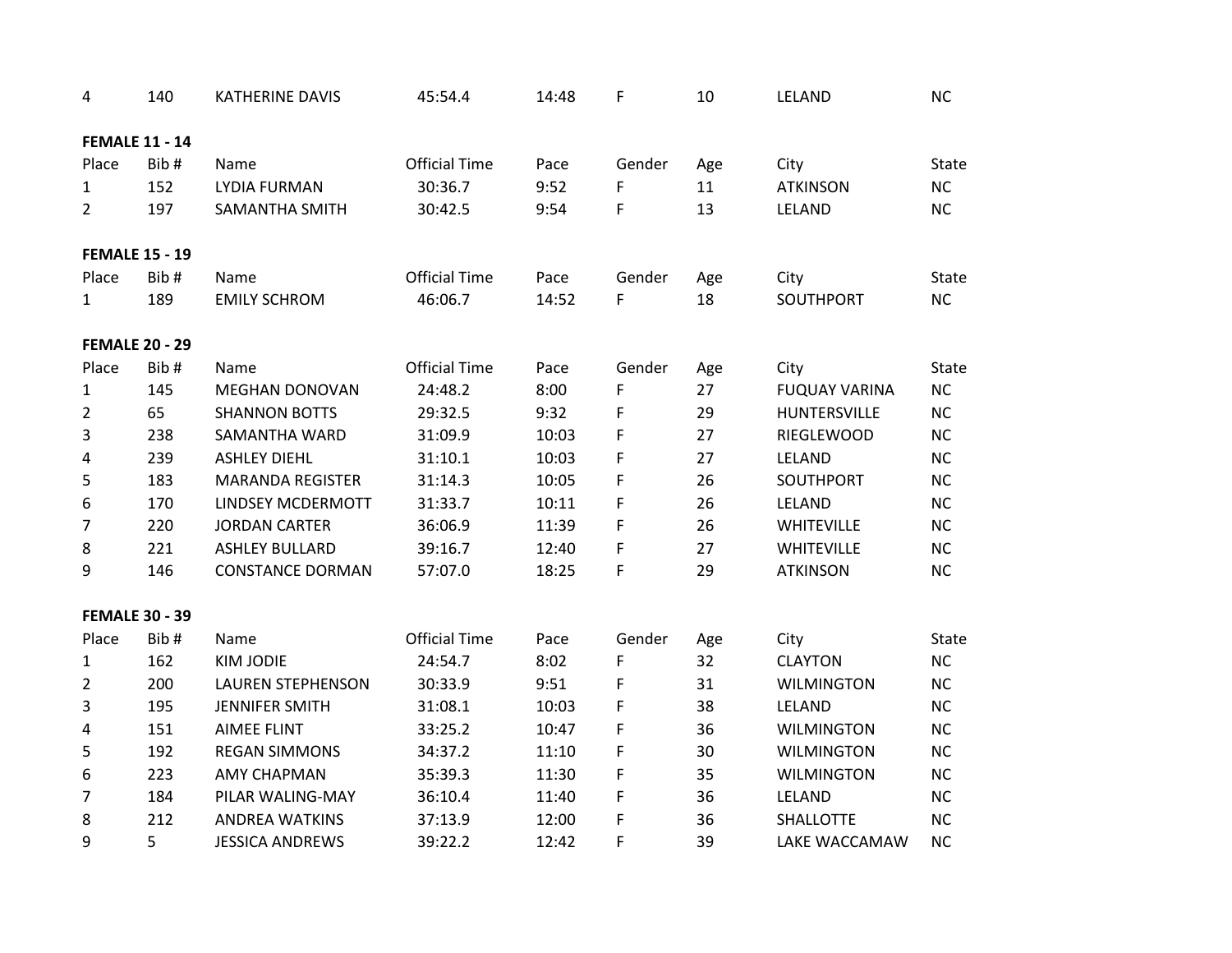| 10                   | 216                   | <b>KELLY WOLFE</b>       | 42:08.8              | 13:35 | F           | 38  | WHITEVILLE           | <b>NC</b> |
|----------------------|-----------------------|--------------------------|----------------------|-------|-------------|-----|----------------------|-----------|
| 11                   | 138                   | <b>DANA CRATER</b>       | 43:30.3              | 14:02 | F           | 33  | <b>WILMINGTON</b>    | NC        |
| 12                   | 142                   | <b>JESSICA DIXON</b>     | 48:03.0              | 15:30 | F           | 31  | LELAND               | NC        |
| 13                   | 229                   | <b>JULIE TYNDELL</b>     | 56:49.9              | 18:20 | F           | 36  | <b>WILMINGTON</b>    | <b>NC</b> |
| 14                   | 230                   | <b>AMY LILLY</b>         | 56:50.3              | 18:20 | F           | 31  | <b>BOLIVIA</b>       | NC        |
| <b>FEALE 40 - 49</b> |                       |                          |                      |       |             |     |                      |           |
| Place                | Bib#                  | Name                     | <b>Official Time</b> | Pace  | Gender      | Age | City                 | State     |
| $\mathbf{1}$         | 206                   | <b>LAURA TOTTEN</b>      | 26:24.1              | 8:31  | F           | 41  | LELAND               | <b>NC</b> |
| $\overline{2}$       | 228                   | <b>PAIGE PENCE</b>       | 30:33.5              | 9:51  | F           | 43  | <b>WILMINGTON</b>    | <b>NC</b> |
| 3                    | 191                   | <b>RENEE SCHROM</b>      | 30:46.8              | 9:55  | F           | 49  | SOUTHPORT            | <b>NC</b> |
| $\overline{4}$       | 137                   | <b>TOSHA COWAN</b>       | 31:22.9              | 10:07 | F           | 47  | LELAND               | <b>NC</b> |
| 5                    | 178                   | <b>KIMBERLY PAUL</b>     | 32:23.4              | 10:27 | F           | 43  | <b>WILMINGTON</b>    | NC        |
| 6                    | 96                    | <b>CARRIE CHEATHAM</b>   | 34:53.1              | 11:15 | F           | 47  | <b>WILMINGTON</b>    | NC        |
| $\overline{7}$       | 30                    | <b>KIM BLOEBAUM</b>      | 35:00.5              | 11:17 | F           | 45  | <b>JACKSONVILLE</b>  | <b>NC</b> |
| 8                    | 177                   | <b>KIM PATTERSON</b>     | 37:18.3              | 12:02 | F           | 47  | <b>HOLLY SPRINGS</b> | <b>NC</b> |
| 9                    | 222                   | <b>AUNDRIA PEACOCK</b>   | 38:04.7              | 12:17 | $\mathsf F$ | 48  | WHITEVILLE           | NC        |
| 10                   | 219                   | <b>KHRYSTYE HASELDEN</b> | 38:20.2              | 12:22 | F           | 44  | LELAND               | <b>NC</b> |
| 11                   | 186                   | <b>HOLLYANN ROGERS</b>   | 39:10.3              | 12:38 | F           | 48  | <b>WINNABOW</b>      | <b>NC</b> |
| 12                   | 172                   | <b>KAREN MORRIS</b>      | 39:22.1              | 12:42 | F           | 48  | <b>SUFFOLK</b>       | VA        |
| 13                   | 159                   | <b>KELLEY HUFFMAN</b>    | 39:57.9              | 12:53 | F           | 47  | <b>SUNSET BEACH</b>  | <b>NC</b> |
| 14                   | 236                   | <b>KELLI EDMUND</b>      | 41:17.3              | 13:19 | F           | 47  | <b>CHADBOURN</b>     | <b>NC</b> |
| 15                   | 237                   | <b>TERRI EDMUND</b>      | 41:18.5              | 13:19 | F           | 48  | <b>CERRO GORDO</b>   | <b>NC</b> |
| 16                   | 78                    | <b>JODI BROWN</b>        | 41:37.7              | 13:25 | F           | 43  | <b>CLAYTON</b>       | <b>NC</b> |
| 17                   | 141                   | <b>SHELLY DAVIS</b>      | 45:56.8              | 14:49 | F           | 44  | LELAND               | <b>NC</b> |
| 18                   | 147                   | RACHEL DOVE              | 53:08.9              | 17:08 | F           | 43  | <b>WILMINGTON</b>    | <b>NC</b> |
|                      | <b>FEMALE 50 - 59</b> |                          |                      |       |             |     |                      |           |
| Place                | Bib#                  | Name                     | <b>Official Time</b> | Pace  | Gender      | Age | City                 | State     |
| $\mathbf{1}$         | 166                   | <b>DEE LEWIS</b>         | 26:01.9              | 8:24  | $\mathsf F$ | 56  | LELAND               | NC        |
| $\overline{2}$       | 188                   | <b>LAURA SCHARPER</b>    | 31:10.4              | 10:03 | F           | 59  | SOUTHPORT            | <b>NC</b> |
| 3                    | 241                   | <b>CINDY BRITTAIN</b>    | 31:19.4              | 10:06 | F           | 51  | SOUTHPORT            | <b>NC</b> |
| 4                    | 242                   | <b>LYNETTE PINKSTON</b>  | 32:22.3              | 10:26 | F           | 54  | <b>OAK ISLAND</b>    | <b>NC</b> |
| 5                    | 164                   | <b>LIBBY KENNEDY</b>     | 35:23.5              | 11:25 | F           | 54  | <b>WILMINGTON</b>    | <b>NC</b> |
|                      |                       |                          |                      |       |             |     |                      |           |